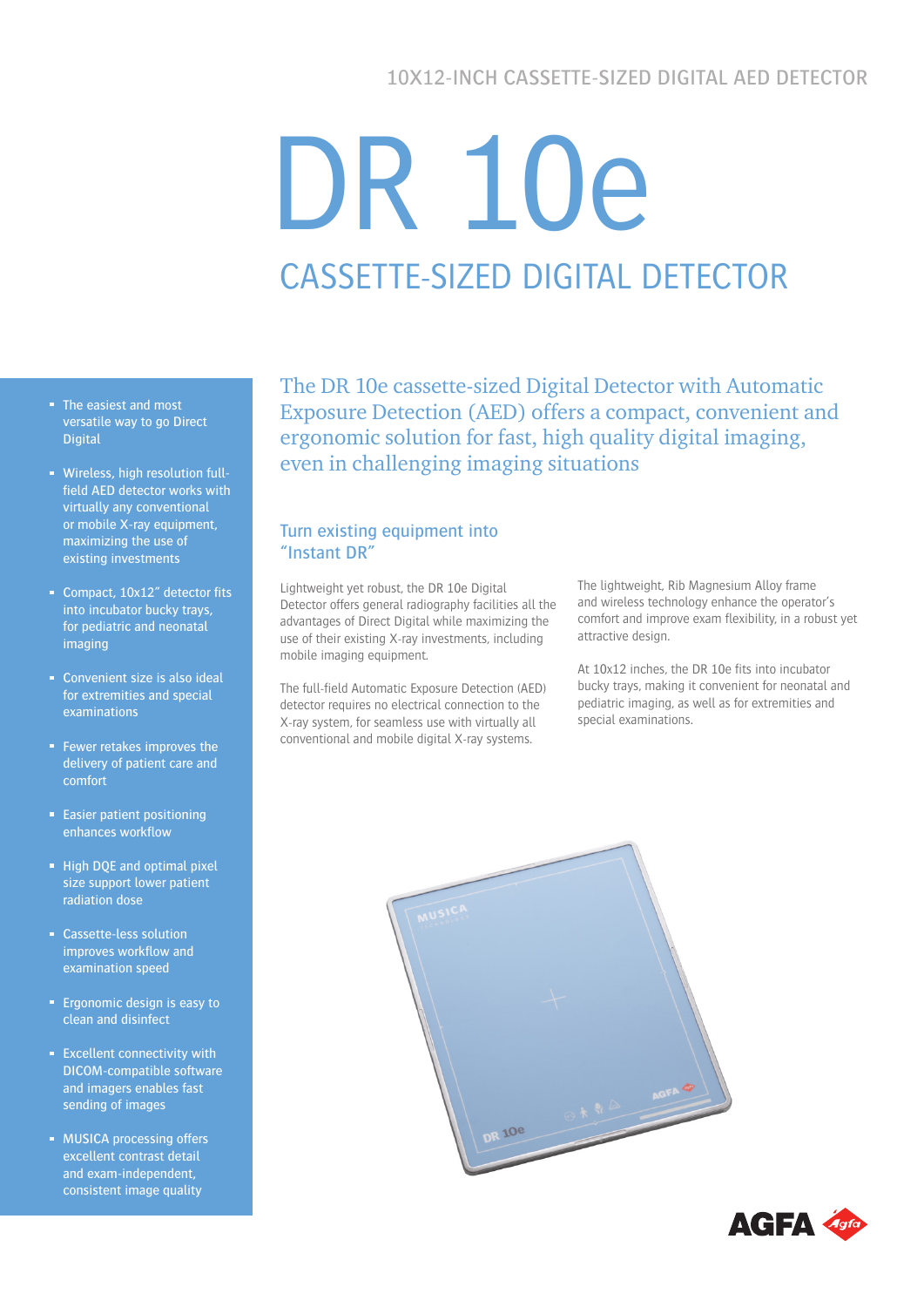# 10X12-INCH CASSETTE-SIZED DIGITAL AED DETECTOR



#### Faster, more efficient workflow

The DR 10e is an integral part of an Agfa Instant DR solution, which includes the NX image acquisition software, MUSICA processing and detector. These cassette-less, digital solutions provide a range of workflow benefits that improve productivity and speed up exam time. Both wireless and wired configurations are possible. Retakes can be made more quickly without changing cassette, and the number of images is no longer limited by cassette availability. To complete the workflow, images can be sent more quickly to a PACS or imager in DICOM format. This faster, more efficient workflow improves the delivery of patient care and comfort.

# MUSICA and DR image quality: improved diagnostic confidence

The DR 10e is compatible with our 'gold standard' MUSICA image processing, which has been specially adapted and tuned to further enhance the excellent DR image quality. Exam-independent, it delivers consistent image quality and high contrast detail. Combining MUSICA with the sensitivity and sharpness of the DR 10e, provides improved diagnostic confidence and efficiency. The high Detective Quantum Efficiency (DQE) and optimum pixel size support lower radiation dose for patients.

#### Services & Support

Agfa offers service agreement solutions tailored to the customer's situation. Available in Basic, Comfort and Advanced levels, they make lifecycle costs predictable. A worldwide team of some 1,000 service professionals can provide support at all phases of the project, and even help customize examination trees or link RIS protocol codes, further improving the return on investment. This team goes well beyond maintenance support, offering value-added services such as super user training, staff training and software upgrades.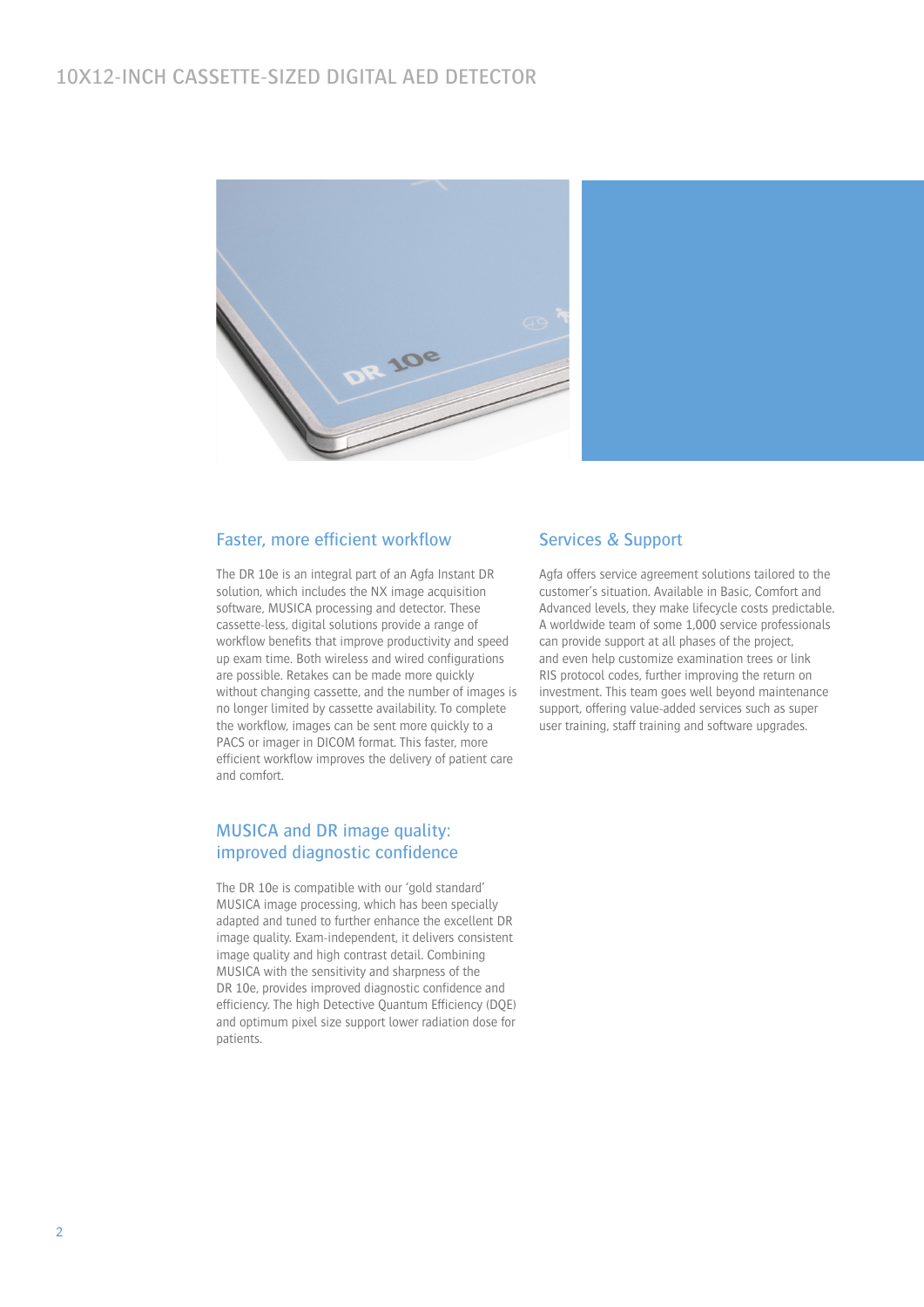# Technical Specifications

# **DETECTOR**

- Detector type: Amorphous Silicon with TFT
- Conversion screen: CsI (Cesium Iodide) Pixel pitch:  $150 \mu m$
- Active pixel matrix: 1536 x 1920 pixels
- Active area size: 230 mm x 288 mm
- **Effective pixel matrix: 1536 x 1920 pxl**
- Grayscale: 16 bit
- Spatial Resolution: Min. 3.36 lp/mm
- Outer dimensions: ISO 4090 Cassette size: 268 x 328 x 15 mm
- Weight: 1.47 kg including battery
- **Energy Range Standard: 40 150 kVp**

#### ENVIRONMENTAL REQUIREMENTS

**Operation** 

- **Temperature (°C):**  $+15 \sim +35$
- **Humidity** (%Rh):  $15 \sim 80$
- Atmospheric pressure:  $700 \sim 1060$  mbar
- $Shock: 150 q$
- Vibration: 0.2 g
- Drop limits: Max. 1200 mm

#### Storage and transportation

- **Temperature (°C): -30 ~ +50**
- Humidity  $(\%Rh): 10 \sim 90$
- Atmospheric pressure:  $700 \sim 1060$  mbar
- $Shock: 4.8 km/h$
- Vibration:  $6.9 \text{ m/s}^2$
- Drop limits: Max. 910 mm (without palette)

#### **WIFI**

- Wireless connection: IEEE 802, 11n (2.4/5.2/5.3/5.6/5.8GHz)
- Wireless signal range: maximum 6 m

#### **BATTERY**

- Type: Rechargeable Lithium ion battery
- Battery in operation state: 3 hours:
- > 700 images
- $\blacksquare$  Weight: 230 g
- **Battery output: Output Voltage: DC +7.4 V**
- Capacity: 3200 mAh
- **Expected lifetime: 75%** at 400 cycles

#### BATTERY CHARGER

- Type: Lithium ion battery charger
- **Operation temperature:**  $0^{\circ}$ **C** 35 $^{\circ}$ C
- **Simultaneous charging: 2 batteries**
- Dimensions: Width x Height x Depth 92.5 x 259 x 56 mm
- Weight:  $600 g$
- Electrical connection: 16V, DC/6.5A
- AC adaptor Rating Input:  $100 240$  V,  $AC/1.5A$ , 50 – 60 Hz

#### REGISTRATION CABLE

(for installation and sharing in wireless use mode)

- $\blacksquare$  Length: 0.7 m
- RJ45 connector

#### POWER BOX (for wired connection mode)

#### Power supply conditions

- Rated voltage:  $100 240$  V
- $\blacksquare$  Input current: 2 0.84 A
- Frequency:  $50 60$  Hz

#### Environmental conditions

- Operating temperature ( $^{\circ}$ C): 15 $^{\circ}$ 35 Humidity (%Rh): 15~80 Pressure (hPa): 700~1060
- Non-operating temperature ( $°C$ ): 5~35 Humidity (%Rh): 10~80 Pressure (hPa): 700~1060
- Storage temperature  $(^{\circ}C)$ : -30 $^{\circ}50$ Humidity (%Rh): 10~90 Pressure (hPa): 700~1060

#### CABLE

- Length: 10 m
- RJ45 connector